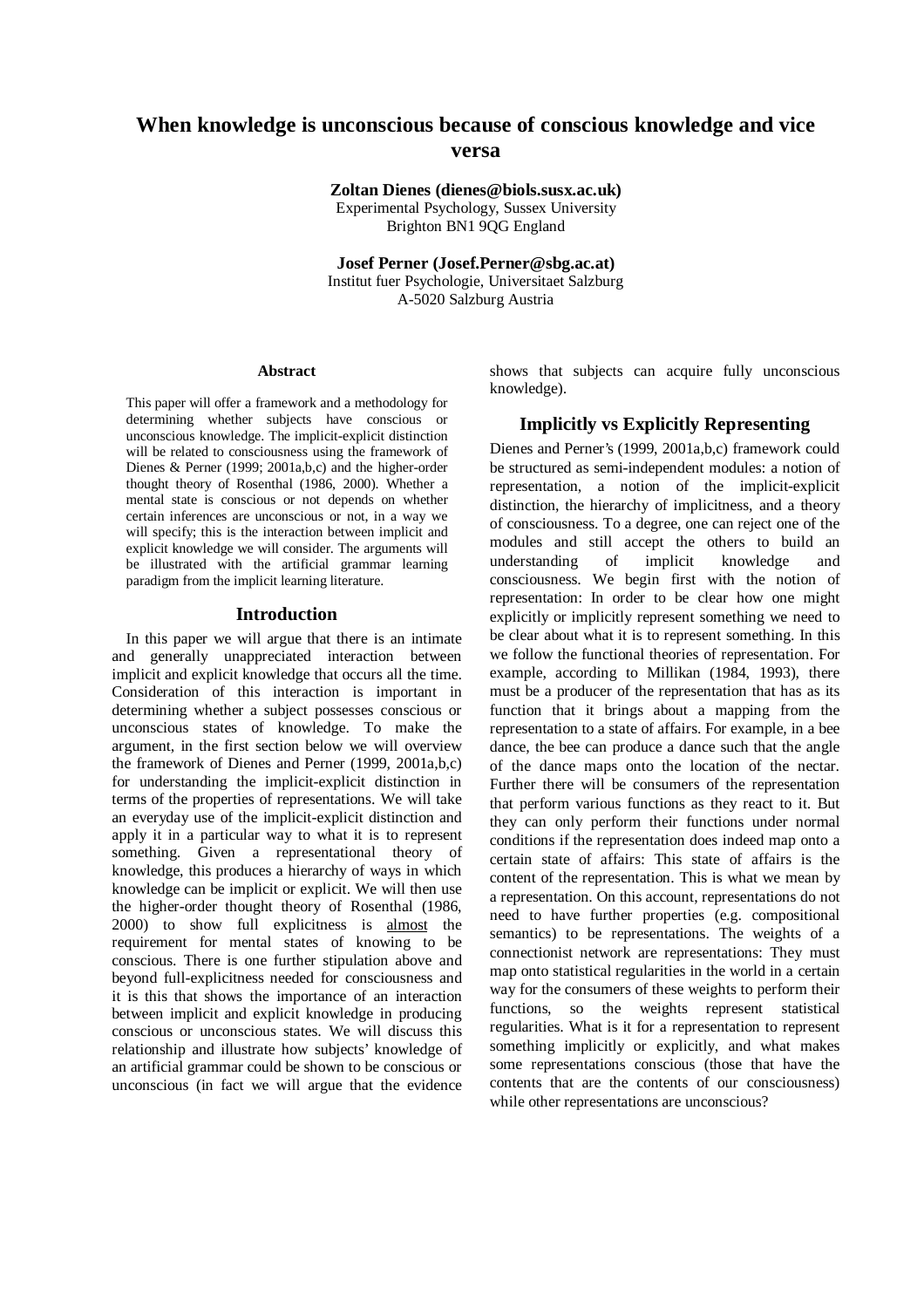A bee dance represents the location of nectar. We say it represents location explicitly, because variations in the representational medium (angle of dance) map onto variations in location. However, it does not explicitly represent that it is about nectar: There is nothing in the medium that varies with whether it is nectar that it is about or something else. We say it represents the fact that it is about nectar only implicitly. Just so, in everyday terms when one answers the question "what is this?" to a succession of animals, and responds with the statement "cat" (or "dog" etc), the statement explicitly represents the property of being a cat, because variations in the representational medium (words) map precisely into variations in this content. The statement implies that it is this that is a cat, but it does not say so explicitly: There is not a part of the medium that varies directly with this rather than that being a cat.

Now consider what it is to have knowledge. In general knowledge consists of a proposition ("this word has the meaning butter") towards which you have an attitude of knowing. One can know without making all of these components of knowledge explicit. One can represent the proposition explicitly but not the fact that it is knowledge. It can in fact be knowledge (because it is taken as true and acted upon) without there being a representation that goes into one state for it being knowledge and another state if it is not knowledge. Minimally one could just make explicit the property without making explicit the individual that has this property (compare the bee dance). In subliminal perception we argue that it is indeed just a property of a presented word that is represented explicitly e.g. having the meaning "butter". There is no representation with the content "I see that the word in front of me has the meaning butter" so this cannot be the content of any experience of the subject; but the representation of merely "butter" can allow the subject to e.g. say "butter" as the first dairy product that comes to mind. At the next stage, the full proposition is made explicit ("The word in front of me has the meaning butter"). This stage involves the binding of features to individuals. At the next stage the factuality or otherwise of the proposition is made explicit ("it is a fact that the word in front of me has the meaning butter"). This is precisely the developmental milestone that occurs in a child's representational capacity at about 18 months (Perner, 1991), and is needed for appreciating hypotheticals, changing temporal states of affairs (and hence is necessary for explicit memory), and counterfactual reasoning. At the final stage the propositional attitude by which one holds the proposition is made explicit ("I see that the word in front of me has the meaning butter"). This is full self and attitude explicitness. We argue that this is necessary for knowledge to be conscious knowledge. This link from

full explicitness to consciousness is made via the higher order thought theory of consciousness (Rosenthal, 1986, 2000; Carruthers, 1992, 2000).

### **The Higher-Order Thought Theory**

Rosenthal (1986, 2000) develops an account of when a mental state is a conscious mental state. He argues that when one is in a conscious mental state one is conscious of that mental state. It would be inconceivable to claim that one is in a conscious state of, for example, seeing the word butter, while at the same time denying being conscious of seeing the word butter. So the question is, how does one become conscious of mental states? The relevant way, Rosenthal argues, is to think about them. We become conscious of our seeing the word butter when we think that we are seeing the word butter. That is, when we are consciously seeing the word butter, we have a thought like "I see that the word is butter". Because this thought (this mental state) is about another mental state (seeing), it is called a higher order thought. Note that this higher order thought is just our requirement for knowledge to be fully explicit: There is a natural relationship between explicitness and consciousness.

### **A Method For Determining Unconscious States**

These considerations show that knowledge states being conscious or not is essentially a metacognitive issue (Dienes & Perner, 2001b). Roughly, simply knowing something and hence being able to respond discriminatively does not make the knowing a conscious mental state; for the latter, one must know that one knows. Metacognition has both a monitoring and a control aspect, and both of these aspects can be used to form methodologies for determining the conscious status of knowledge via an analysis of the relationship of different types of control and monitoring to the hierarchy of implicitness (Dienes & Perner, 2001b). Here we will focus exclusively on monitoring; the criterion for a state being conscious or unconscious is essentially that of the subjective threshold in the subliminal perception literature (Cheesman & Merikle, 1984).

Consider a subject in an artificial grammar learning experiment (Reber, 1967, 1989). The subject is exposed to strings of letters generated by a finite state grammar and asked to memorize them. After some minutes exposure, the subject is told actually there was a set of complex rules that determined the order of letters within the strings, and could they now classify a new set of strings as obeying the rules or not. Reber found that subjects could do so above chance but they found it difficult to say what the rules were. How could we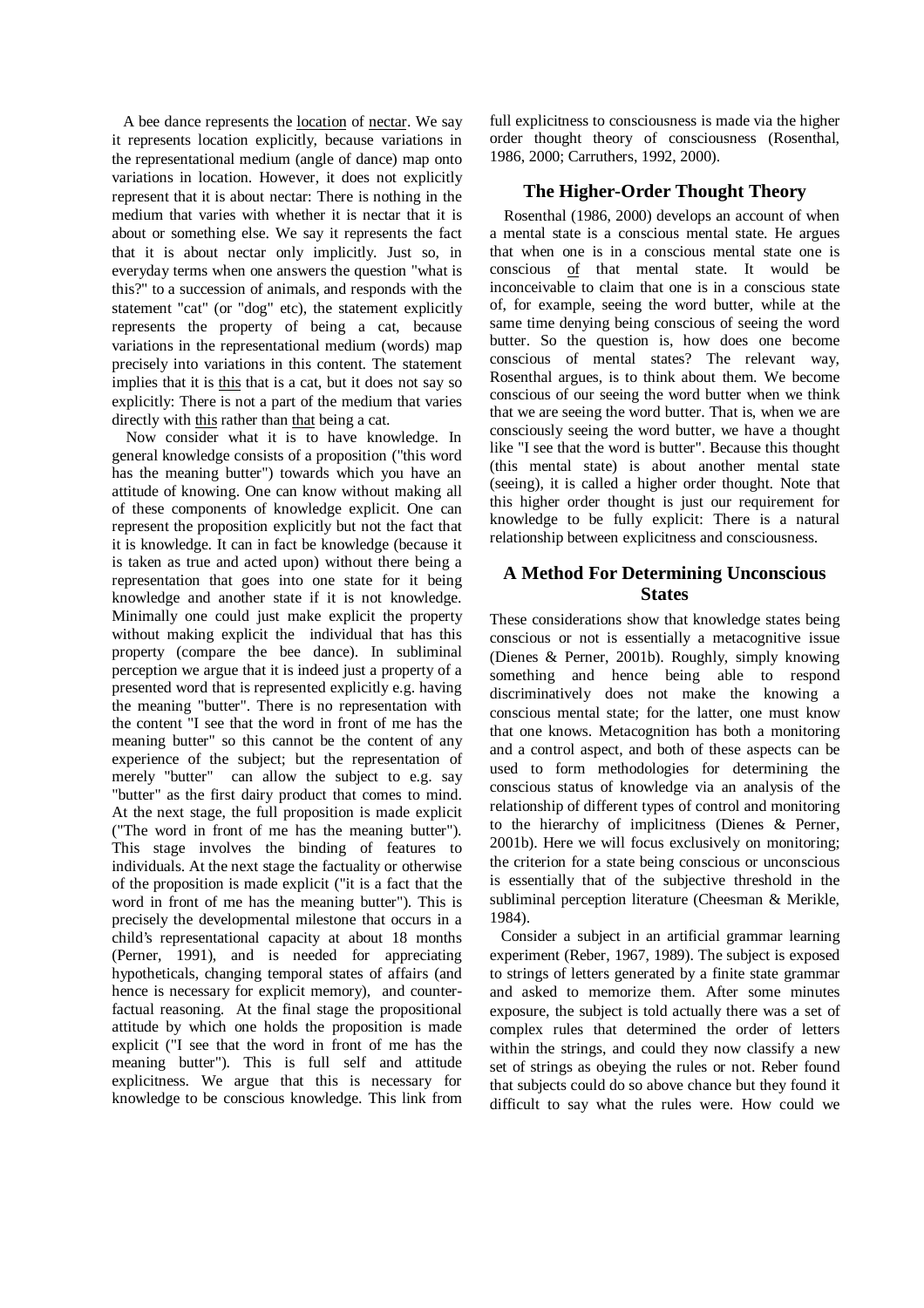determine whether their knowledge is actually unconscious?

When subjects classify a test string they bring to bear their knowledge of the grammar to produce a new piece of knowledge: Whether this string is grammatical or not. We must distinguish these different knowledge contents: knowledge of the grammar, and knowledge of a particular string being grammatical (the grammaticality judgement).

When subjects make grammaticality judgements to the same strings several times they respond with different degrees of consistency to different strings (Reber, 1989; Dienes, Kurz, Bernhaupt, & Perner, 1997). For some strings the subject responds highly consistently, for others the subject may give a "grammatical" or "non-grammatical" response with 50% probability. Our interpretation of this fact is that subjects are in different knowledge states about the different test strings. Regardless of whether they have induced the same grammar as the experimenter or not (in fact, their grammar is correlated with the experimenter's grammar), the subjects themselves are treating themselves as being in different knowledge states about different strings. But have they conceptualized themselves as being in those different knowledge states? That is, have they formed attitudeexplicit representations - higher-order thoughts - about those states? (Note that it was important to establish that there were different knowledge states before this question could be asked.)

When confidence ratings are taken after each classification decision, subjects can classify at above chance rates even when they claim they are literally guessing (for a review see Dienes & Berry, 1997). Further, under some conditions, there will be no withinsubject relationship between confidence and accuracy: Subject do not know about the different knowledge states they are in fact in (Dienes & Berry, 1997; see Dienes & Perner, 2001c for this finding with a contextfree grammar). Their knowledge is attitude-implicit, and hence unconscious.

## **The Crucial Interaction Between Conscious and Unconscious Knowledge**

Consider now two objections one may have to assessing unconscious knowledge with confidence ratings. First, Allwood, Granhag, Johansson (in press) found the normal evidence for attitude-implicit knowledge in an artificial grammar learning experiment when the typical amount of learning and testing was used. In a second experiment that involved greater exposure to strings at learning and test subjects' confidence and accuracy was well-calibrated and so the knowledge seemed entirely atittude-explicit, despite the authors' feeling that the

fundamental nature of subjects' knowledge had not changed. Allwood et al suggest that confidence ratings can come to be based on implicit knowledge as much as explicit knowledge, and this possibility undermines the usefulness of a dissociation between confidence and accuracy as a measure of implicit knowledge. Second, there is the standard objection to subjective measures of consciousness: Are they not dependent on the vicissitudes of subjects' idiosyncratic theories of consciousness, knowledge, etc (e.g. Shanks & St John, 1994)? This second objection is taken up in Dienes & Perner (2001a) and especially Twyman and Dienes (2001); we will develop a different, complementary response in this paper. To address these objections we need to return to a subtlety of the higher-order thought theory that we glossed over.

Rosenthal argues that to make a mental state conscious, the higher order thought must assert that one is in the state and it must not arise from any inferences of which we are conscious. That final stipulation is crucial. If I am driving along and swerve, and wonder why I swerved, I might think "I must have swerved because I saw that truck". That thought is a higher order thought about one being in a mental state of seeing. But it does not make the original seeing conscious; it does not make it conscious precisely because it arose from an inference of which one was conscious.

A mental state is conscious if we are non-inferentially conscious of it; the mental state would be unconscious if we were conscious of the mental state only by virtue of inferences of which we are conscious. This is just why blindsight patients'seeing is still unconscious even though they may consciously infer they must be seeing "because the experimenter tells me I am consistently correct." They have a higher-order thought that they are seeing, but our intuitions are that the seeing remains unconscious; and it remains unconscious precisely because the higher-order thought (the attitude explicit representation) arose from an inference of which the patient is conscious.

How do these considerations apply to determining whether a subject in an experiment has acquired conscious or unconscious knowledge? One has to be careful when the mental state is knowing, because knowing need not refer to an occurrent mental state at all. Knowing is often used in a dispositional sense: if you are asked if you know your times tables, that does not mean to say you are actively thinking about them now; the question is just whether you could do so accurately if asked. We will see how this can lead to a paradox.

Imagine a person is asked a general knowledge question and they believe they know the answer. The person is asked "Why do you conclude that you know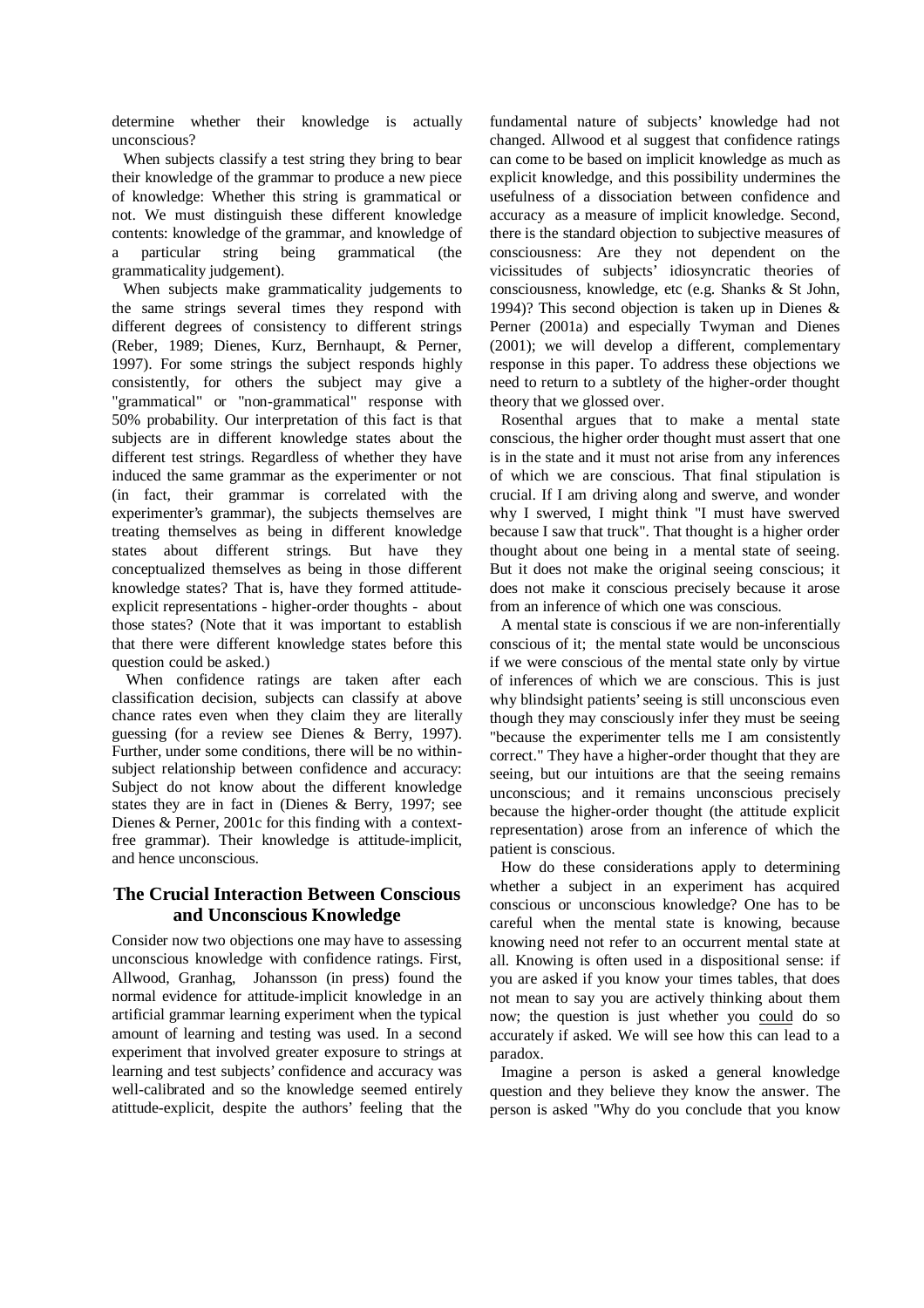that?" When a person consciously knows something they might be able to provide conscious inferences by means of which they conclude that they know. They might justify their knowledge as knowledge because e.g. " I can describe the reasoning by which I drew the conclusion"; "I remember the event in which a trusted authority told me the knowledge"; or, more generally, "I can consciously link the knowing to some conscious perception."

These conscious inferences do not make the knowledge unconscious. (Further, they are not essential for the knowledge being conscious either: I might not know why I know something, I just insist that I know it.) This seems to go against the conclusion that mental states are only conscious if one knows about them by inferences of which one is unconscious.

The problem arises because knowing is not an occurrent mental state. An occurrent mental state associated with knowing is "thinking with conviction" or "thinking with a certain degree of conviction". Even if a person is aware of the inferences by which they know something, they just directly know that "I am thinking with conviction" if the thinking is a conscious state. In answer to the question "How do you know you are thinking with conviction?" one does not need to list the inferences that justify the knowledge as knowledge; they are not inferences leading to the conclusion that one is thinking with conviction. One just directly knows that one is thinking with conviction if the thinkingwith-conviction is a conscious mental state. It is a conscious state because the inferences, if any, by which one ascertained that one was in the state were unconscious.

In answer to the question "Why do you conclude that you know that?" a person might provide conscious inferences by means of which they conclude they know something by observing their behaviour: "I respond consistently, quickly or effectively". For example, a person may select the correct capital of a country, let's presume, due to being in an unconscious state of thinking-with-conviction. This state makes the person respond consistently and quickly; the state of thinkingwithout-conviction (let's presume) makes the person respond inconsistently and slowly. The person does not know he is in a state of thinking with conviction at first; but he consciously infers from the speed with which the answer came to him that he must have been in an occurrent state of knowing. Because he is conscious of this inference, the state is unconscious. If the same inference had been drawn for the same reason but unconsciously, his thinking-with-conviction would be a conscious mental state. In this sense, explicit knowledge of ones mental state depends on that explicit knowledge being produced only implicitly; for example, only with inferences that are themselves implicitly represented. This is the crucial interaction between implicit and explicit knowledge we wish to dwell on.

Applying these notions to artificial grammar learning, consider a subject who sees a test string, applies knowledge-of-the-grammar, classifies the test string as grammatical or not (knowledge-of-the-test-string), and then gives a confidence rating.

Subjects' different degrees of consistency to different test strings show that subjects, when classifying different strings, are in states of thinking with different degrees of conviction. If subjects confidence ratings are unrelated to their consistency then their higher order thoughts (confidence ratings) are not sensitive to their actual mental states of thinking with more or less conviction ("knowledge states", for short). We have taken this to be evidence of the knowledge states being unconscious. In fact, however, in some cases they will be in a state of thinking-with-a-lot-of-conviction and give a high confidence rating; in these cases, they do have a higher-order thought (attitude-explicit knowledge) to the effect that they are in a state that they are in; so if the confidence rating came to them in a way that appeared unmediated, the state would be a conscious state. If confidence ratings appear unmediated to the subject, the lack of relationship between confidence and consistency implies some knowledge is unconscious, even though it allows some knowledge to be conscious. This is one refinement we must add to our previous interpretation of a lack of relationship between confidence and accuracy.

Now consider Allwood et al's results. Demonstrating a relationship between confidence and accuracy is not sufficient for demonstrating that the knowledge is conscious; one also needs to determine what the subject believes the confidence ratings are based on. Strictly speaking, if subjects base the ratings on inferences (e.g. perceived reaction times, perceived fluency) of which they are conscious, the knowledge states are still unconscious. Although we are in progress with an experiment that includes asking subjects to report on the bases of their confidence ratings, we regard this more as a means for us as psychologists to generate ideas, rather than as a test of the conscious status of their knowledge; the latter needs to be methodologically simpler. A lack of relationship between confidence and accuracy does imply that at least some of the knowledge states are unconscious, and so this remains a valuable criterion.

If subjects' ratings are based on explicit inferences, including the products of implicit knowledge (e.g. fluency), the knowledge states are unconscious; if confidence ratings come to be based on implicit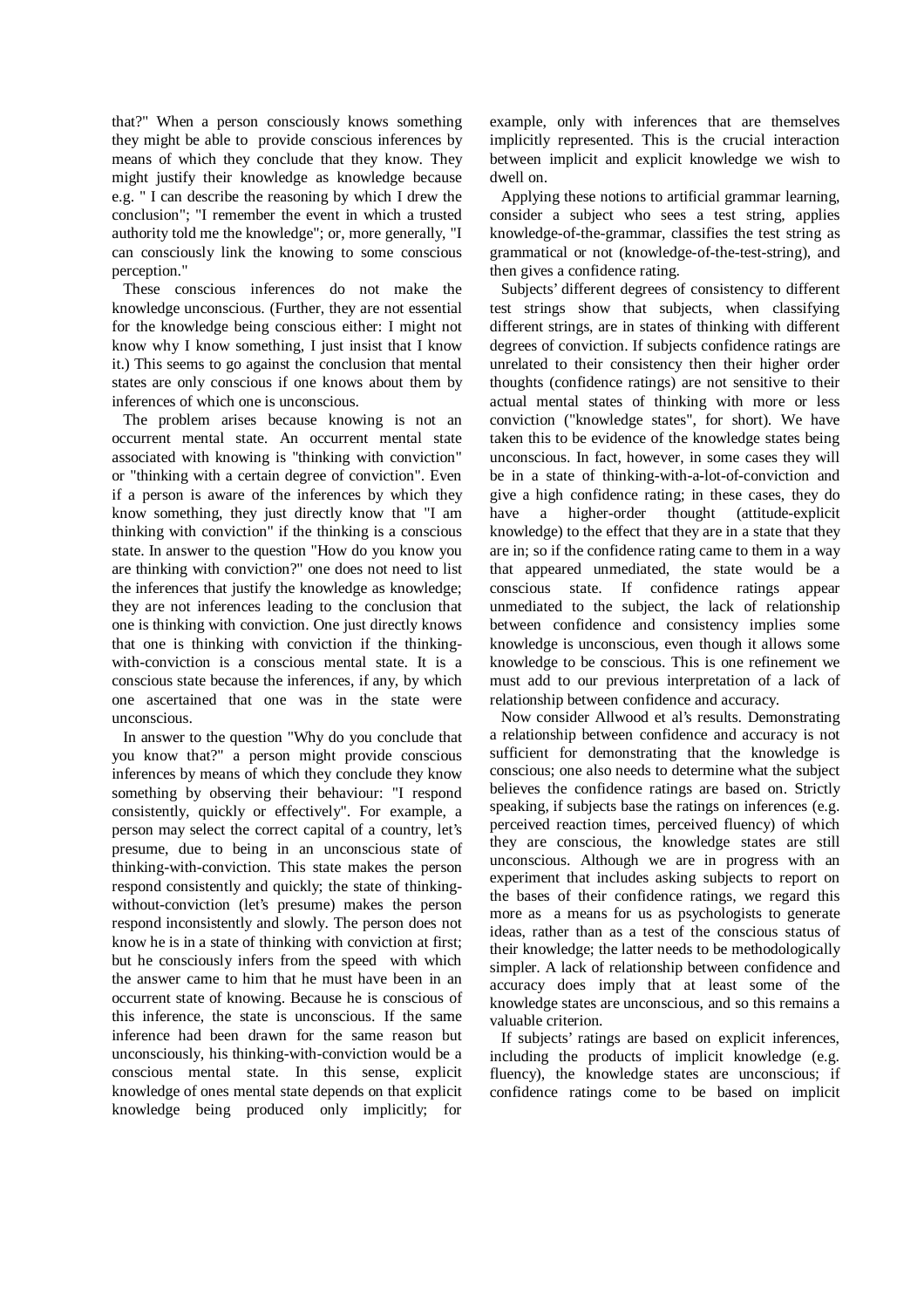knowledge in a way that appears unmediated to the subject, and hence confidence is calibrated with accuracy, then the states of knowledge are conscious. The knowledge states referred to here are knowledge about the grammatical status of test strings. Even if these knowledge states were all conscious, it would leave open the possibility that knowledge of the grammar was unconscious.

Thus, Allwood et al's intuitions that subjects in their experiment two still had, in some sense, implicit knowledge could be due to (a) despite the subjects' well calibrated confidence ratings, this calibration was based on conscious inferences regarding the mental state the subjects must have been in (states of knowing the grammatical status of strings), and so those mental states were still in fact unconscious; or (b) the mental states of knowing the grammatical status of the strings were in fact conscious (the confidence ratings were not based on conscious inferences), but the mental states of knowing the grammatical rules were not conscious; subjects did not have non-inferential higher order thoughts about being in those latter states.

If subjects' become conscious of their mental states responsible for grammaticality judgements, methods of using confidence ratings for grammatcaility judgements can no longer be used to show knowledge of grammatcal rules is unconscious. Dienes and Perner (2001b) discuss how to measure implicit knowledge under these conditions.

Rosenthal (2000) discusses how higher order thoughts need not be produced by a 100% reliable means; however they are produced, so long as they appear unmediated, they produce conscious awareness of being in a certain mental state. The first order mental state about which one has a second order thought need not even exist for the subject to consciously experience being in a certain state. Subjects' higher-order thoughts partly constitute their theories about their mental states; such theories are not therefore a nuisance that get in our way as experimenters; they are part of the very thing to be investigated and explained.

### **Conclusion**

We have argued for a second-order representational account of consciousness. Consciousness can never be produced just by, for example, a sustained pattern of activation in a connectionist network per se (e.g. O'Brien & Opie, 1999); the properties of the representation must in certain respects be like those of people to count as mental states and the system must be able to refer to those states in further representations (Perner & Dienes, 1999; see Dienes & Perner, 2001c for discussion). Such considerations lead directly to metacognitive measures of the consciousness of mental states. Conscious states cannot be measured just by discriminative responding, but only by evidence that the subject is conscious of the mental state.

To summarize the argument of this paper, we have taken two points made by Rosenthal regarding his higher order thought theory; namely that (a) higher order thoughts are occurrent states rather than dispositional states (like knowing might be); and (b) the higher order thoughts must not result from inferences of which the person is conscious. These two points turn out to have important implications for the measurement of implicit or explicit knowledge in (for example) the implicit learning literature. The contribution of this paper is to show in detail the relevance of Rosenthal's theory to psychologists interested in determining the conscious or unconscious status of mental states in (for example) implicit learning studies.

We are conscious of mental states when our explicit knowledge of them is based purely on implicit knowledge, when the knowledge of being in the state does not arise out of any inference of which we are conscious. Note there is a symmetry here with volition; we have voluntary control over an act only when the intention produces the act by mechanisms of which we are unconscious (Dienes & Perner, 2001b).

The importance of considering the conscious status of the inferences leading to a judgement has also been highlighted by Koriat (e.g. 1998). We hope we have elucidated further implications of the interaction between implicit and explicit inferences and implicit and explicit knowledge states.

### **Acknowledgments**

Thanks to David Rosenthal for valuable discussion before this paper was written.

### **References**

- Allwood, C. M., Granhag, P. A., Johansson, H. (in press). Realism in confidence judgements of performance based on implicit learning. *European Journal of Cognitive Psychology.*
- Carruthers, P. (1992). Consciousness and concepts. Proceedings of the Aristotelian Society, Supplementary Vol. LXVI, 42-59.
- Carruthers, P. (2000). *Phenomenal consciousness naturally*. Cambridge: Cambridge University Press.
- Cheesman J. & Merikle, P. M. (1984). Priming with<br>and without awareness *Percention* & and without awareness. *Perception & Psychophysics*, 36, 387-395.
- Dienes, Z., & Berry, D. (1997). Implicit learning: below the subjective threshold. Psychonomic Bulletin and Review, 4, 3-23.
- Dienes, Z., Kurz, A., Bernhaupt, R., & Perner, J. (1997). Application of implicit knowledge: deterministic or probabilistic? *Psychologica Belgica, 37*, 89-112.